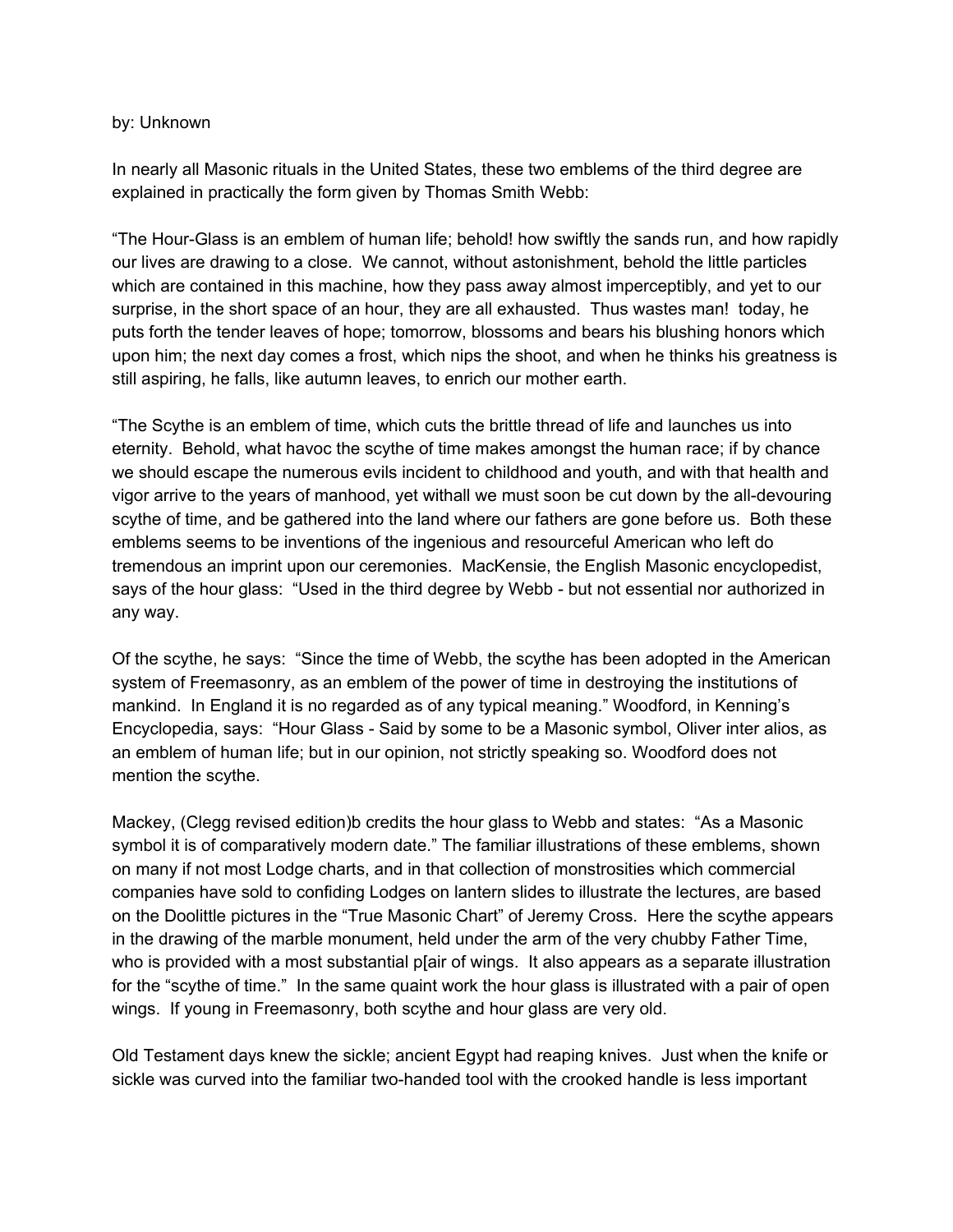than that it was earl associated with a symbolic meaning, as an instrument for the reaping of humanity, the cutting off of life. Revelation 14-14 to 20 inclusive, is illustrative:

"And I looked, and behold a white cloud, and upon the cloud one sat like unto the Son of man, having on his head a golden crown, and in his hand a sharp sickle. And another angel came out of the temple, crying with a loud voice to him that sat on the cloud, Thrust in thy sickle, and reap; for the time is come for thee to reap; for the harvest of the earth is ripe. And he that sat on the cloud thrust in his sickle on the earth; and the earth was reaped. And another angel came out of the temple which is in heaven, he also having a sharp sickle. And another angel came out from the altar, which had power over fire; and cried with a loud cry to him that had the sharp sickle , saying;

Thrust thy sickle, and gather the clusters of the vine of the earth; for her grapes are fully ripe. And the angle thrust in his sickle into the earth, and gathered the vine of the earth, and cast it into the great winepress of the wrath of God. And the winepress was trodden without the city, and blood came out of the winepress, even unto the horse bridles, by the space of a thousand and six hundred furlongs."

Ancient Greece and Rome knew three cruel fates; Clotho, Lachesis and Atropos. Clotho held the distaff from which the thread of life was spun by Lachesis, while Atropos wielded the shears and cut the thread when life was ended. They were deemed cruel because neither she who held the staff of life, she who spun the thread nor she who cut it, regarded the wishes of any man.

In the Sublime Degree Freemasons hear a beautiful prayer, taken almost wholly from the Book of Job (14, to 14 inclusive). Just why the fathers of the ritual thought they could improve upon Job, and left out here a verse, thee substituted a word, is a sealed mystery. The phrases of the King James version seem intimately connected with the ritual of our hour glass and scythe of time:

Man that is born of a woman is of a few days and full of trouble. He cometh forth like a flower, and is cut ; he fleeth also as a shadow, and continueth not. And dost thou open thine eyes upon such a one, and bringest me unto judgment with thee? Who can bring a clean thing out of an unclean? not one. Seeing his days are determined, the number of his months are with thee, thou hast appointed his bounds that he cannot pass; turn from him, that he may rest, till he shall accomplish, as an hireling, his day. For there is hope of a tree, if it be cut down, that it will sprout again, and that the tender branch thereof will not cease. Though the root thereof wax old in the earth, and the stock thereof die in the ground; Yet through the scent of water it will bud, and bring boughs like a plant. But man dieth, and wasteth away; yea, man giveth up the ghost, and where is he? As the Waters fail from the sea, and the flood decayeth and drieth up; so man lieth down and riseth not; till the heavens be no more, they shall not awake, nor be raised out of their sleep. O that thou wouldest keep me secret, until thy wrath be past, that thou wouldest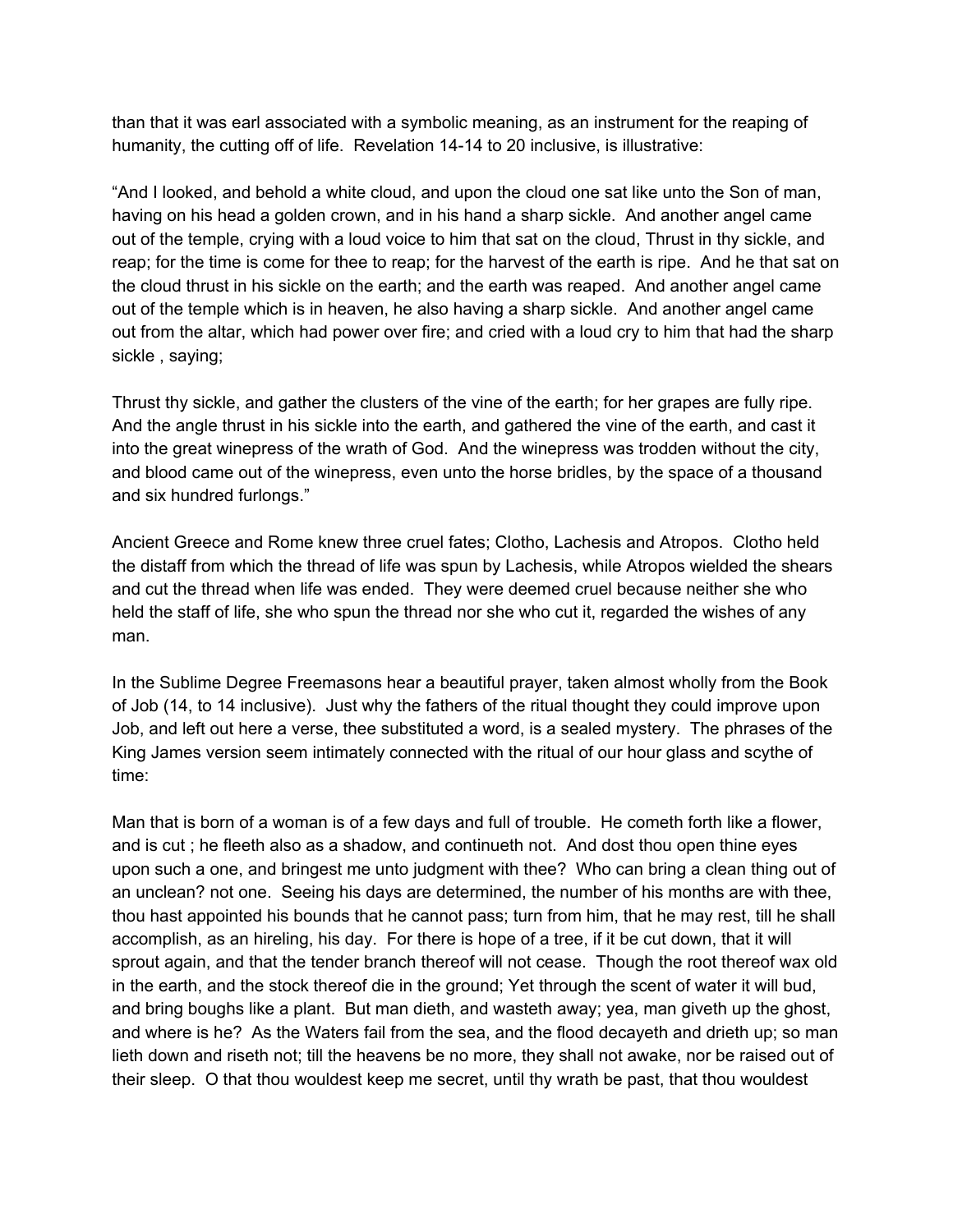appoint me a set time and remember me! If a man die, shall he live again? All the days of my appointed time will I wait, till my change come."

"If a man die, shall he live again?" Job's cry of despair has rung down the centuries; it is one of Freemasonry's glories that her answer is as ringing! Her tragedy ends in hope; her assurances of immortality are positive. Ritual of hour glass and scythe, if read alone, is gloomy and disheartening, but not as parts of a whole which end in a certainty of immortality.

Measurement of time has demanded the attention of learned men in all ages. Our modern clocks, watches and chronometers have a long and intricate history, and many ancestors quite unlike their descendants; among them the sun dial and hour glass. Just how old the instrument is which measures time by the slow dropping of liquid or running sand is not easily stated; ancient Egypt knew a water clock and Plato is said to have invented the "Clepsydra," in water drips from container to container, marking hate passing of hours. The substitution of sand for water must have occurred early, sand having the great advantage that it runs more slowly than water and does not evaporate in the process. The sealed semi-vacuum double bulbs of more modern days were then, of course, unknown.

Nor can the earliest symbolic relationship between the passage of hours and days and man's life both here and hereafter be stated; the connection between time and life is so intimate that it is difficult to believe that ideas of duration as a factor of life, as well as a practical matter of eating, sleeping, etc., did not arise coincidentally.

Both old and New Testaments have this poetry; Isaiah 38-10:

"I said in the cutting off of my days, I shall go to the gates of the grave: I am deprived of the residue of my years." and John 5-25:

"Verily, verily, I say unto you; The hour is coming, and now is, when the dead shall hear the voice of the Son of God: and they that hear shall live."

The brethren who built upon the simple esoteric work of operative Lodges the magnificent system of philosophy, life and morals which is our Freemasonry, wrought with the viewpoint of their times. Yet the abiding spirit of the ritual is a reality, otherwise it would not have lived in men's hearts and worked its gentle miracles for so long a period. Apparently taking some somber pleasure from dwelling on mortality, decay, the evening of life, old age and death; these early Masonic ritualists nevertheless builded well when they endeavored to impress upon all brethren the vital importance of time. Indeed, time is so intimately interwoven in the degrees of Freemasonry (see Short Talk Bulletin, January, 1928) that it very obviously has a symbolic ass well as moral significance.

Shakespeare wrote of "the inaudible and noiseless foot of time," and "time the nurser and breeder of all good." Richter denominated time "the chrysalis of eternity;" Franklin called it "the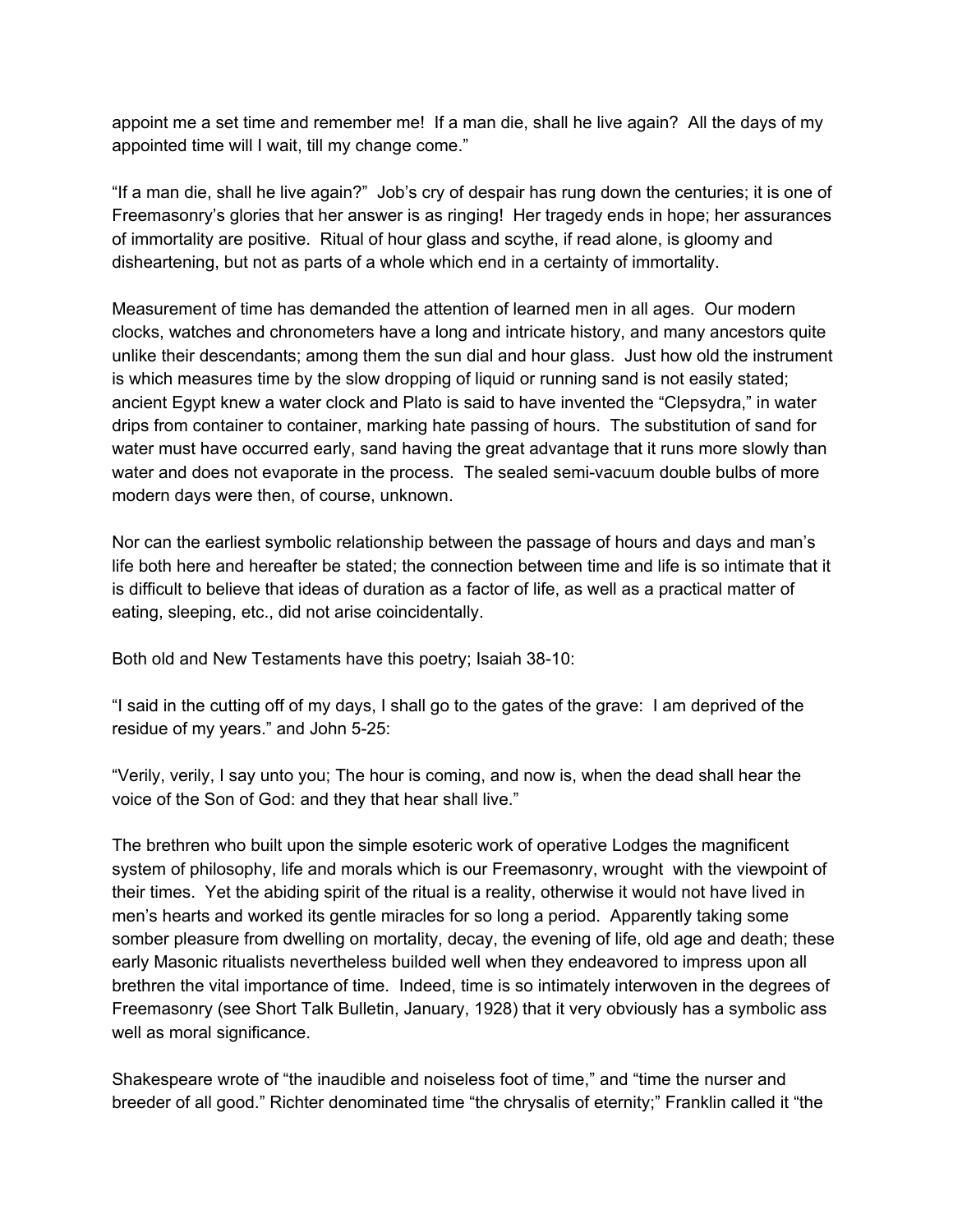herb that cures all diseases." Tusser said: "Time tries the truth in everything," echoing Cicero's "Time is the herald of truth." Paine dug the meat from this nut in writing "Time makes more converts than reason." Freemasonry's ritual deals with time in a strictly limited sense; we speak of a definite number of years the temple was in building; of the days the Master was buried; of the scythe of time, which cuts the brittle thread of life; of the hour glass which marks the passing of life. But in the symbolic sense Freemasonry makes of time a vast conception, allied with the very fundamentals of God and the hereafter. Her whole teaching is of the preparation for another and better life by a substantial and an honorable living of this one. Freemasonry makes a very clear distinction between everyday time, which all men share; - eight hours for labor, eight hours for God and a worthy brother, and eight hours for refreshment and sleep - and the time his immortal part must spend in the hereafter. The scythe of time "cuts the brittle thread of life and launches us into eternity." The immortal part of man "never, never, never, dies." "Time, patience and persever-ance will accomplish all things." "Through the valley of the shadow of death, he may finally arise from the tomb of transgression to shine as the stars, forever and ever."

Quotations might be multiplied; they will occur to all whom the ritual is familiar. Lucky the Master Mason who has grasped the deeper meanings of the hour glass and the scythe, and comforted is he who see behind their gloomy outlook a gleam of light; "In the night of death hope sees a star and love can hear the flutter of an angel's wing," as the great agnostic phrased it." The timelessness of time is a hard conception; that eternity has neither beginning nor ending is beyond the mental grasp even of great philosophers. Let a poet bring the unbringable within reach:

## DURATION

Aweary of the endless days, my lot I wept That life and love, too long, should pass so slow.

Some Power my eyelids touched, so that I slept

And stood upon a star. I saw below,

Alone in space, our tiny earthly sphere;

Its continents but islands in the deep;

Its tempest but a breeze; its mountains sheer, Low hill; its oceans only ponds, asleep.

The northern ice revolved about a stone, A mighty boulder, grim and great and high;

An hundred miles it stretched its length, moss-grown;

An hundred miles it towered to the sky